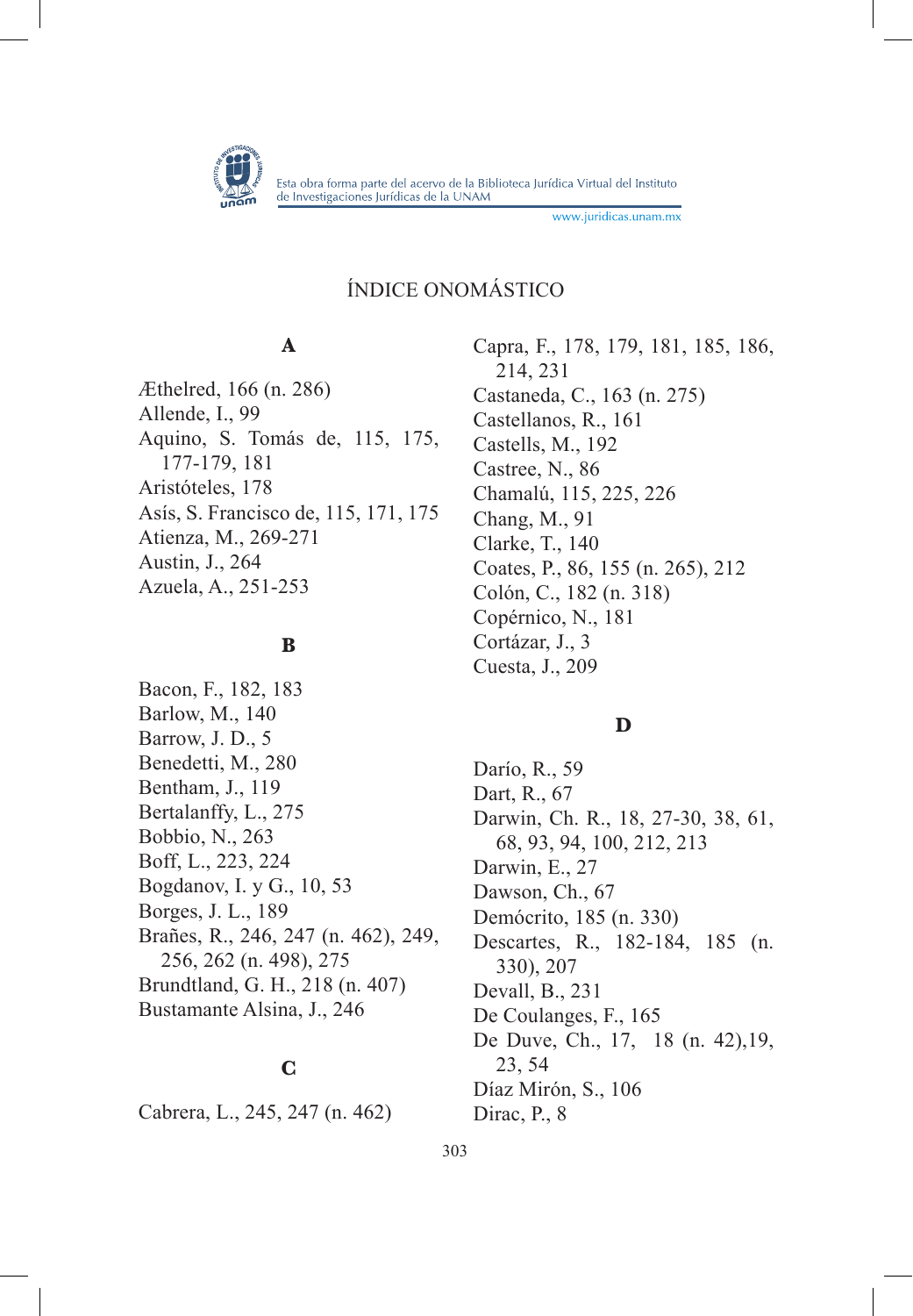Dobel, P., 172, 173 Dubois, E., 67, 68

Gribbin, J., 17, 49 (n. 98), 50-52 Guerasimov, I., 236 Gutiérrez Nájera, R., 256

# **E**

Einstein, A., 4, 7, 9, 53, 88, 164, 177 Encrenaz, Th., 13 Engels, F., 100 Ereky, K., 126 Espinoza, L., 115, 225 Esquivel, L., 124

# **F**

Foladori, G., 203, 204 (n. 369), 216 (n. 402), 220, 228, 229, 231, 232, 234, 235 Frazer, J. G., 189 Frolov, I., 236 Fuentes, C., 254

#### **G**

Galeano, E., 243 Galilei, G., 182, 185 (n. 330) Gallegos, R., 195 García Márquez, G., 16 Gärdenfors, P., 63, 73 (n. 133) Gasperini, M., 9, 10 Giovanni Pacelli, E. M. G., 25 González Márquez, J. J., 275-277 González Martínez, E., 113 Gorostiza, J., 143 Gott, R., 46 Grant, P. y R., 29 (n. 68) Greene, B., 8, 9, 51 (n. 101)

## **H**

Haeckel, E., 27, 66, 87, 210, 212, 213 Haldane, J. B. S., 20, 21 Hardin, G., 232 Hart, H. L. A., 264 Hawking, S. W., 8, 9, 53 Heisenberg, W., 164 Herrera López, A. L., 20 Higgs, P., 11 Hoyle, F., 3 (n. 2) Hubble, E. P., 4 Huxley, Th. H., 62

# **J**

Jeremías, 173 Jordano Fraga, J., 274, 275 Julio César, 154 Juste Ruiz, J., 247 (n. 458), 257 (n. 485), 266 (n. 505)

# **K**

Kant, I., 115, 116 Kelsen, H., 261 (n. 494), 263 Kepler, J., 182, 185 (n. 330) Keynes, J. M., 234 King, W., 69 Kirchhoff, P., 109 (n. 188) Kraus, A., 17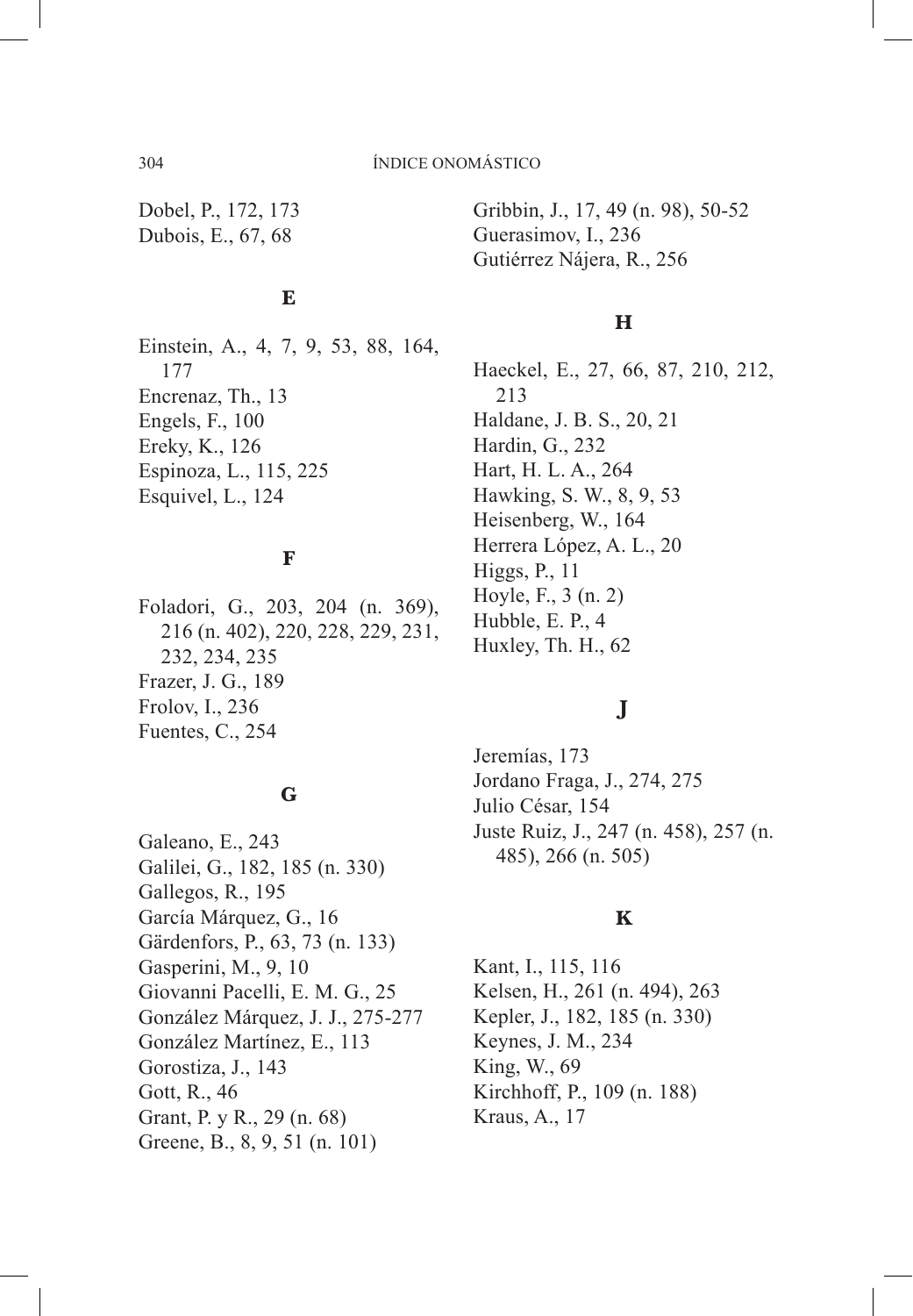# **L**

Lamarck, J. B., 27, 28 Lázaro Calvo, T., 247 (n. 458), 257 (n. 485), 266 (n. 505) Leclerc de Bufón, G. L., 27 Leff, E., 80 (n. 146), 133, 139, 192, 205 (n. 371), 207, 235 Lemaître, G. E., 4 Leopold, A., 230 (n. 427) Linneo, 210 López Velarde, R., 133 Lovelock, J., 18 (n. 42), 21, 22, 216 Ludovico II de Bavaria, 93 Lucrecio, 185 (n. 330) Luis XIV, 93

#### **M**

Malthus, Th. R., 27 Martín Mateo, R., 245, 246, 251, 253, 274 Marx, K., 232, 235 Mathews, F., 185 Matus, J., 162 McCormick, J., 191 McGavin, G. C., 39 McGee, W. J., 141 Mendel, G., 29, 164 Mill, J. S., 119 (n. 211) Miller, S. L., 21 Mistral, G., 126 Moncrief, L. W., 80 (n. 145), 172, 173 Monsiváis, C., 92 Morin, E., 205 (n. 370) Morris, D., 111 Muller, H. J., 20

#### **N**

Naess, A., 230, 231 (n. 428) Nerón, 155 (n. 265) Neruda, P., 53 Newton, I., 8, 182, 184, 185

# **O**

Odum, E. P., 213, 244 (n. 450), 250, 253 Ojeda Mestre, R., 188 Oparin, A. I., 20 O'Riordan, T., 191, 210, 213-215, 218, 228, 234 Ost, F., 115, 122, 202, 203 (n. 365), 204-206, 253 Owen, R., 33

# **P**

Pacheco, J. E., 158 Paz, O., 45 Palmer, D., 15, 16 (n. 35), 32, 34, 37 Pearce, D. W., 233 Pellicer, C., 149 Penrose, R., 9 Pepper, D., 214 Pérez Tamayo, R., 17 Pesch, H., 180 Pierri, N., 192 Planck, M., 7-9, 11, 54, 164 Poniatowska, E., 219 Porrit, J., 231 Pouchet, F. A., 18